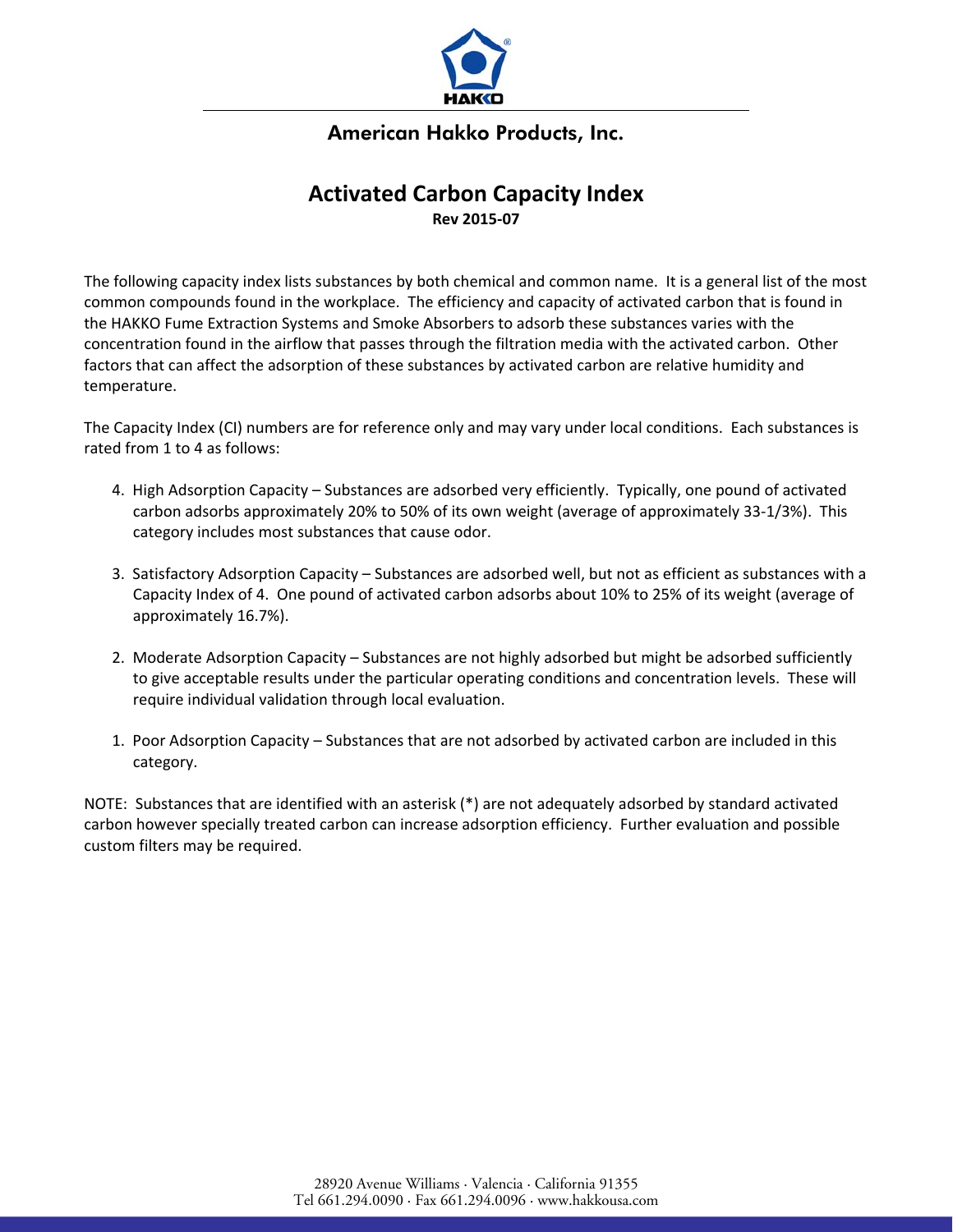

# American Hakko Products, Inc.

| <b>Substance</b>                    | CI                      | <b>Substance</b>           | CI                      | <b>Substance</b>                    | CI             | <b>Substance</b>                   | CI             |
|-------------------------------------|-------------------------|----------------------------|-------------------------|-------------------------------------|----------------|------------------------------------|----------------|
| Acetaldehyde*                       | $\overline{2}$          | Decane                     | 4                       | lodoform                            | 4              | Pentylene*                         | 3              |
| Acetic Acid                         | 4                       | <b>Decaying Substances</b> | 4                       | Irritants                           | 4              | Penlyne*                           | 3              |
| Acetic Anhydride                    | 4                       | Deodorants                 | 4                       | Isophorone                          | 4              | Perchloroethylene                  | $\overline{4}$ |
| Acetone                             | 3                       | Detergents                 | $\overline{4}$          | Isoprene*                           | 3              | Perfumes, Cosmetics                | 4              |
| Acetylene*                          | $\mathbf 1$             | Dibromethane 4             | 4                       | Isopropyl Acetate                   | 4              | Perspirations                      | 4              |
| Acrolain*                           | 3                       | Dichlorobenzene            | $\overline{4}$          | Isopropyl Alcohol                   | 4              | <b>Persistent Odors</b>            | $\overline{4}$ |
|                                     |                         | Dichlorodifluoromethane    |                         |                                     |                |                                    |                |
| Acrylic Acid                        | 4                       | Dichloroethane             | 4                       | Isopropyl Ether                     | 4              | Pet Odors                          | 4              |
| Acrylonitrile                       | $\overline{4}$          | Dichloroethylene           | $\overline{4}$          | Kerosene                            | 4              | Phenol                             | $\overline{4}$ |
| Adhesives                           | $\overline{4}$          | Dichloroethyl Ether        | 4                       | Kitchen Odors                       | 4              | Phoagene                           | 3              |
| Air-Wick                            | 4                       | Dichloromonofluormethane   | 3                       | Lactic Acid                         | 4              | Pitch                              | 4              |
| Alcoholic                           | 4                       | Dichloronitroethane        | $\overline{4}$          | <b>Lingering Odors</b>              | 4              | Plastics                           | 4              |
| <b>Beverages</b>                    |                         |                            |                         |                                     |                |                                    |                |
| Amines*                             | $\overline{2}$          | Dichloropropane            | 4                       | <b>Liquid Fuels</b>                 | 4              | Pollen                             | 3              |
| Ammonia*                            | $\overline{2}$          | Dichlorotetrafluoroethane  | 4                       | <b>Liquid Odors</b>                 | 4              | Popcorn & Candy                    | 4              |
| Amyl Acetate                        | 4                       | Diesel Fumes & Odors       | $\overline{4}$          | <b>Lubricating Oils and Greases</b> | 4              | Poultry Odors                      | 4              |
| Amyl Alcohol                        | 4                       | Diethylamine*              | 3                       | Lysol                               | 4              | Propane                            | $\overline{2}$ |
| Amyl Ether                          | $\overline{\mathbf{4}}$ | Diethyl Ketone             | 4                       | <b>Masking Agents</b>               | 4              | Proplonaldehyde*                   | 3              |
| <b>Animal Odors</b>                 | 3                       | Dimethylaniline            | $\overline{4}$          | <b>Medicinal Odors</b>              | 4              | Proplonic Acid                     | $\overline{4}$ |
| Anesthetics                         | 3                       | Dimethylsulfate            | $\overline{\mathbf{4}}$ | Melons                              | 4              | Propyl Acetate                     | $\overline{4}$ |
| Aniline                             | $\overline{4}$          | Dioxane                    | 4                       | Menthol                             | 4              | Propyl Alcohol                     | 4              |
| Antiseptics                         | 4                       | Dipropyl Ketone            | 4                       | Mercaptans                          | 4              | Propyl Chloride                    | $\overline{4}$ |
| <b>Asphalt Fumes</b>                | 4                       | <b>Disinfectants</b>       | 4                       | Mesityl Oxide                       | 4              | Propyl Ether                       | 4              |
| Automobile                          | 3                       | <b>Embalming Odors</b>     | 4                       | Methane                             | $\mathbf{1}$   | Propyl Mercaptan                   | 4              |
| Exhaust                             |                         |                            |                         |                                     |                |                                    |                |
| <b>Bathroom Odors</b>               | 4                       | Ethane                     | $\mathbf{1}$            | Methyl Acetate                      | 3              | Propylene*                         | $\overline{2}$ |
| Bleaching                           | 3                       | Ether                      | 3                       | Methyl Acrylate                     | $\overline{4}$ | Propyne*                           | $\overline{2}$ |
| Solutions*                          |                         |                            |                         |                                     |                |                                    |                |
| <b>Body Odors</b>                   | 4                       | <b>Ethyl Acetate</b>       | $\overline{4}$          | Methyl Alcohol                      | 3              | Purifying                          | 3              |
|                                     |                         |                            |                         |                                     |                | Substances                         |                |
| <b>Borane</b>                       | 3                       | <b>Ethyl Acrylic</b>       | 4                       | Methyl Bromide                      | 3              | Putrescine                         | 4              |
| <b>Bromine</b>                      | 4                       | <b>Ethyl Alcohol</b>       | 4                       | Methyl Buty Ketone                  | 4              | Pyridine                           | 4              |
| <b>Burned Flesh</b>                 | 4                       | Ethyl Amine*               | 3                       | Methyl Cellosolve                   | 4              | <b>Radiation Products</b>          | $\overline{2}$ |
| <b>Burned Food</b>                  | 4                       | <b>Ethyl Benzene</b>       | $\overline{4}$          | Methyl Cellosolve Acetate           | 4              | Rancid Oils                        | 4              |
| <b>Burning Fat</b>                  | 4                       | <b>Ethyl Bromide</b>       | 4                       | Methyl Chloride                     | 3              | Resins                             | 4              |
| <b>Butadiene</b>                    | 3                       | <b>Ethyl Chloride</b>      | 3                       | Methyl Chloroform                   | 3              | Reodorants                         | $\overline{4}$ |
| <b>Butane</b>                       | $\overline{2}$          | <b>Ethyl Ether</b>         | 3                       | Methyl Ether                        | 3              | <b>Ripening Fruits</b>             | 4              |
| <b>Butonone</b>                     | 4                       | <b>Ethyl Formate</b>       | 3                       | Methyl Ethyl Ketone                 | 4              | Rubber                             | 4              |
| <b>Butyl Acetate</b>                | 4                       | Ethyl Mercaptan            | 3                       | Methyl Formate                      | 3              | Sauerkraut                         | 4              |
| <b>Butyl Alcohol</b>                | 4                       | <b>Ethyl Silicate</b>      | 4                       | Methyl Isobutyl Ketone              | 4              | Sewer Odors                        | 4              |
| <b>Butyl Cellosolve</b>             | $\pmb{4}$               | Ethylene*                  | $\mathbf{1}$            | Methyl Mercaptan                    | 4              | Skatole                            | 4              |
| <b>Butyl Chloride</b>               | 4                       | Ethylene Chlorhydrin       | 4                       | Methylcyclohexane                   | 4              | <b>Slaughtering Odors</b>          | 3              |
| <b>Butyl Ether</b>                  | $\overline{4}$          | Ethylene Dichloride        | 4                       | Methylcyclohexanol                  | 4              | Smog                               | 4              |
| Butylene*                           | $\overline{2}$          | Ethylene Oxide             | 3                       | Methylcyclohexone                   | 4              | Soaps                              | 4              |
| Butyne*                             | $\mathbf{2}$            | <b>Essential Oils</b>      | 4                       | Methylene Chloride                  | 4              | Smoke                              | 4              |
| Butyraldehyde*                      | 3                       | Eucalyptole                | 4                       | Mildew                              | 3              | Solvents                           | 3              |
| <b>Butyric Acid</b>                 | 4                       | <b>Exhaust Fumes</b>       | 3                       | <b>Mixed Odors</b>                  | 4              | Sour Milks                         | 4              |
| Camphor                             | 4                       | Fertilizer                 | 4                       | Mold                                | 3              | <b>Spilled Beverages</b>           | 4              |
| Cancer Odor                         | 4                       | Film Processing Odor       | 3                       | Monochlorobenzene                   | 4              | Spoiled Foods                      | 4              |
| Caprylic Acid                       | 4                       | Fish Odors                 | 4                       | Monofluorotrichloromethane          | 4              | Stale Odors                        | 4              |
| Carbolic Acid                       | 4                       | <b>Floral Scents</b>       | 4                       | Moth Balls                          | 4              | <b>Stoddard Solvent</b>            | 4              |
| Carbon Disulfide<br>Carbon Dioxide* | 4                       | Fluorotrichloromethane     | 3                       | Naptha (Coal Tar)                   | 4              | Stuffiness                         | 4              |
| Carbon Monoxide                     | $\mathbf{1}$            | Food Aromas                | 4                       | Naptha (Petroleum)                  | 4              | Styrene Monomer<br>Sulfur Dioxide* | 4              |
|                                     | $\mathbf{1}$            | Formaldehyde*              | $\mathbf{2}$            | Napthalene                          | 4              |                                    | $\overline{2}$ |